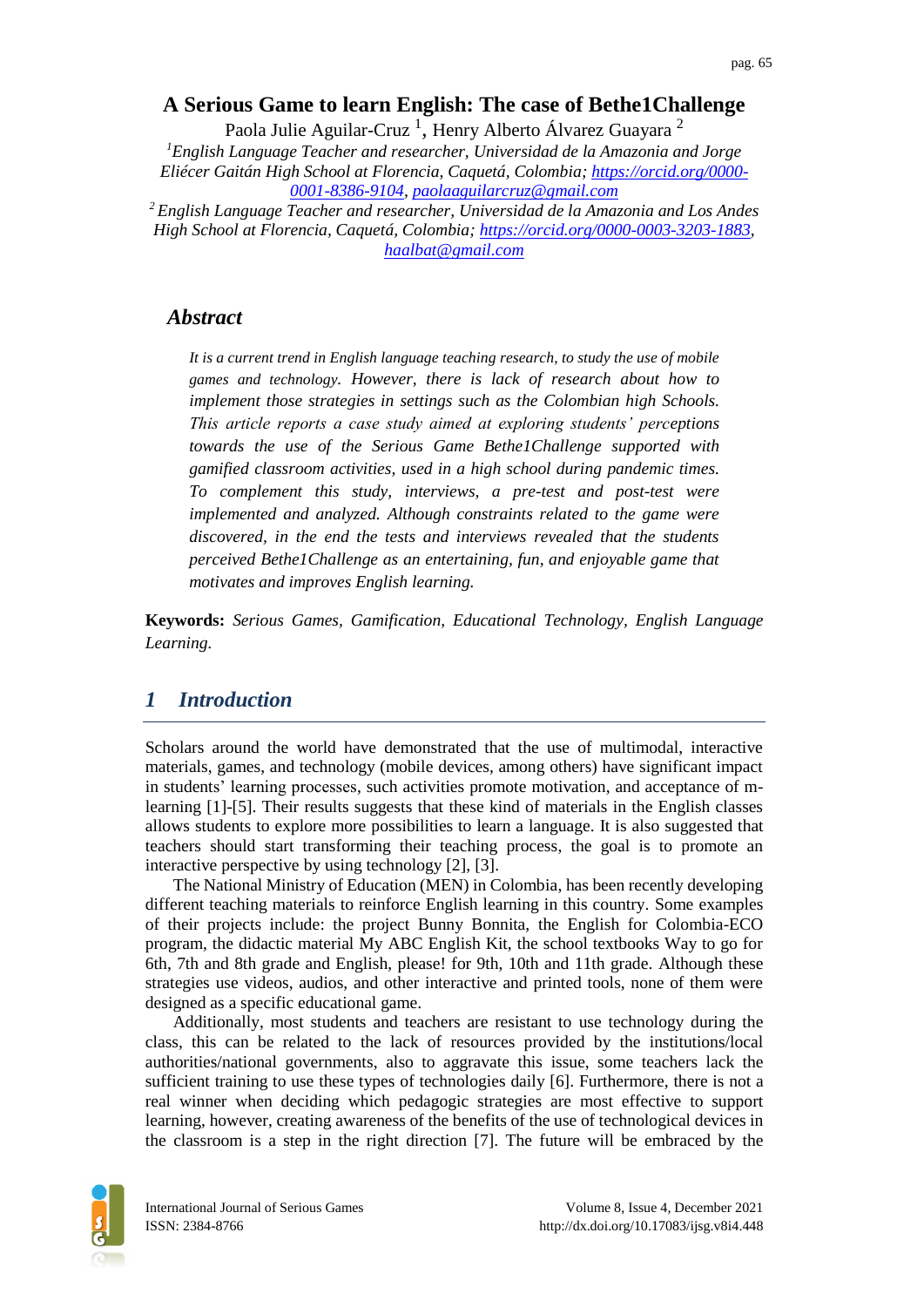integration of technology, one that allows the optimal use of teaching strategies in English as a Foreign Language (EFL) classrooms [6].

Research confirms that from 2009 to 2014, the introduction of mobile computer has supported collaborative learning in elementary education, this study evidenced that the trend was mainly focused on the use of tablet computers and small handheld devices [8]. There is also a recent study [9] that reviews technological improvements between 2014 and 2018. This paper supports the use of new teaching technologies more commonly by students or in classrooms such as the teaching associate robot, corpus, 3D virtual universes, virtual reality, augmented reality, Wikis, WeChat. Research about these tools show a correlation between their usage and an increase in learning; the use of devices makes studying more effective, precise, engaging, motivating, and meaningful for students [9].

Even though all technologies offer many positive angles, it is also supported that there is a disruption from the traditional teaching methods when introducing digital technologies [10]. This entails the invitation to instructors to "rise above the hype, this may cause discomfort and neglection for incorporating contemporary digital technologies, even though they already very much part of our lives, changing to a new system may prove challenging for some, as best fit the innovations to best serve a purpose in their teaching practices too" [10, p.10].

On the topic of games, research shows that the new generation of teachers are eager to integrate gamified activities into their language teaching. The value of these strategies has not been explored to its fullest yet [11], however current research results have shown that the participating students, have enhanced their understanding and awareness of teamwork skills and have fostered their collaborative learning attitudes [12]. The students expressed their enjoyment of these practices, while boasting an increase on their confidence to express themselves in a new language [12].

Mobile Assisted Language Learning (MALL) has considered to integrate gamification into language teaching settings as well. It has been reported that their tools improved oral communication skills, reading strategies, writing abilities, collaboration, among others; the potential for learning with these tools should not be missed [13]. Likewise, game playing can be a powerful implement for autonomy, for example, a long-term language learner will require maintenance, for a new learner, a fun activity can be an entry-point to gain interest in language; the introduction of these tools has the potential to increase motivation [14]. Research also evidences the positive outcomes of gamification and Serious Games (SGs) in students' learning and motivation [6], [15]-[19].

In Colombia, MALL has been implemented mostly on higher education, undergraduates have positive expectations towards using MALL, even while outside the classroom environment [20]. Although the enthusiasm exists, the students seem to also be reluctant to use MALL in the classroom, their fear is that the system will fail due to the lack of supporting infrastructural facilities [20]. Additionally, there is little research regarding the impact of gamification as a teaching strategy to learn English in state schools in Colombia. There has been no evidence on the research on mobile English learning, the truth on these papers and studies still needs to have systematically been evaluated; it is the only way to the empirically prove the real application of MALL implementation projects [21], [22].

As a result of the technological advances, the integration of SGs, gamification and technology have gradually become a part of the teaching and learning processes in high schools and universities [7]. One could see that we are now in a different age that requires a different approach to teaching since the traditional and transmissive lectures have slowly become obsolete [10]. Additionally, the integration of digital games into the curriculum is a need of the 21st century, due to its numerous benefits for students' learning [23].

Additionally, as an outcome of the trends in the use of technology, SGs, and gamification for learning, in March of 2020, the MEN in Colombia launched the SG application (app) *Bethe1Challenge*, a strategy to strengthen English language learning processes for students from 6th to 11th grade, whose ages range from 11 to 18 years. This digital game was created with the purpose of offering students a stimulating, exciting and

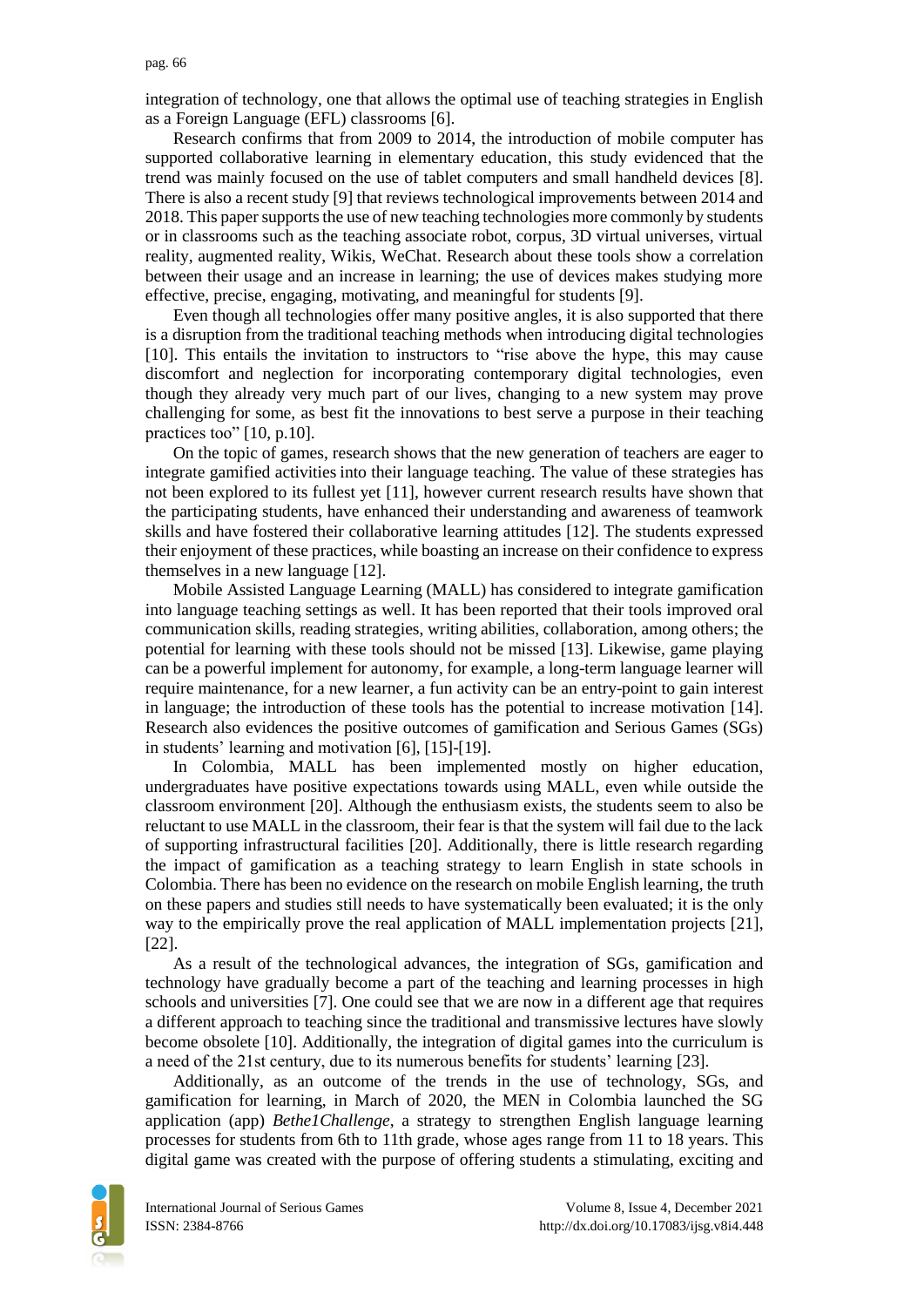fun experience and at the same time, it was design as a tool for Colombian teachers to improve their teaching practices.

Studying mobile learning and implementing it as a tool to learn the English language, has led to a deeper understanding of its possibilities and the development of new teaching techniques [24]. Therefore, this article focuses on presenting the results of a case study aimed at exploring students' perceptions towards the use of the SG *Bethe1Challenge*, and additional gamified activities that were implemented during the lockdown. This article will show the methodology implemented, a description of the SG, a description of the strategy used, the results, and the discussion and conclusions of this research.

## *2 Materials and Methods*

This research is framed within a qualitative research paradigm. Qualitative research involves the study, use and collection of empiric materials that describe individuals' behaviours and its meaning, making an emphasis on the conveying of meaning [25]. It serves to explore and understand the meaning that individuals give to social and human issues [26].

Based on qualitative research methods, the methodology of analysis used in this research was a case study. Qualitative case studies are a highly fruitful tool to account for the phenomena that considers the individuals, strategies, and processes in the contexts in which they take place, and the phenomenon is studied in depth [25]. Accordingly, this research is an intrinsic case study because its purpose is not to build a theory, but rather that the case itself is of interest, in which the focus is on the deep analysis of the case and not on the generalization of the results [27]. Those type of cases are usually exploratory, and the researcher is guided by the interest of analysing and knowing more of the singularity of the case, generating vivid descriptions of individuals.

Following the framework for case studies [28], the problem identified was students' demotivation towards English learning during the lockdown caused by the pandemic. This problem and others related to the pandemic situation in this region were stated in recent research carried out in the school context [29]. Considering the different situations students were facing and since the research questions are the axis that gives structure to the case [25], we stated the following question:

What is the perception of students towards the use of *Bethe1Challenge* game supported with the gamified activities implemented during the pandemic?

For case studies the sample is intentional, and it can be selected through different criteria [25]. Regarding that, the unit of analysis chosen for this case study was  $10<sup>th</sup>$  grade, group 07, whose age ranged from 15 to 17 years. This group of 33 students was selected because they are part of an English emphasis that the high school offers. Nevertheless, only 19 of them (57%) were chosen for the analysis, because they were the only ones with mobile devices to download and use the SG *Bethe1Challenge*.

The information for the analysis is gathered from a plan organized to answer the research question [25]. The instruments to gather the data are oriented at registering and describing the complexity of the phenomena under study and its context, respecting the perspective of the individuals involved [25]. Thus, the information can be gathered through interviews, observation, and artifacts [28]. For this case, interviews, a pre-test and a posttest were the instruments used to gather data.

Open interviews are implemented to allow participants to express their experiences in a better way, without the influence of the researcher's perspective, in which the categories of answers are generated by the interviewee [26]. For this reason, interviews

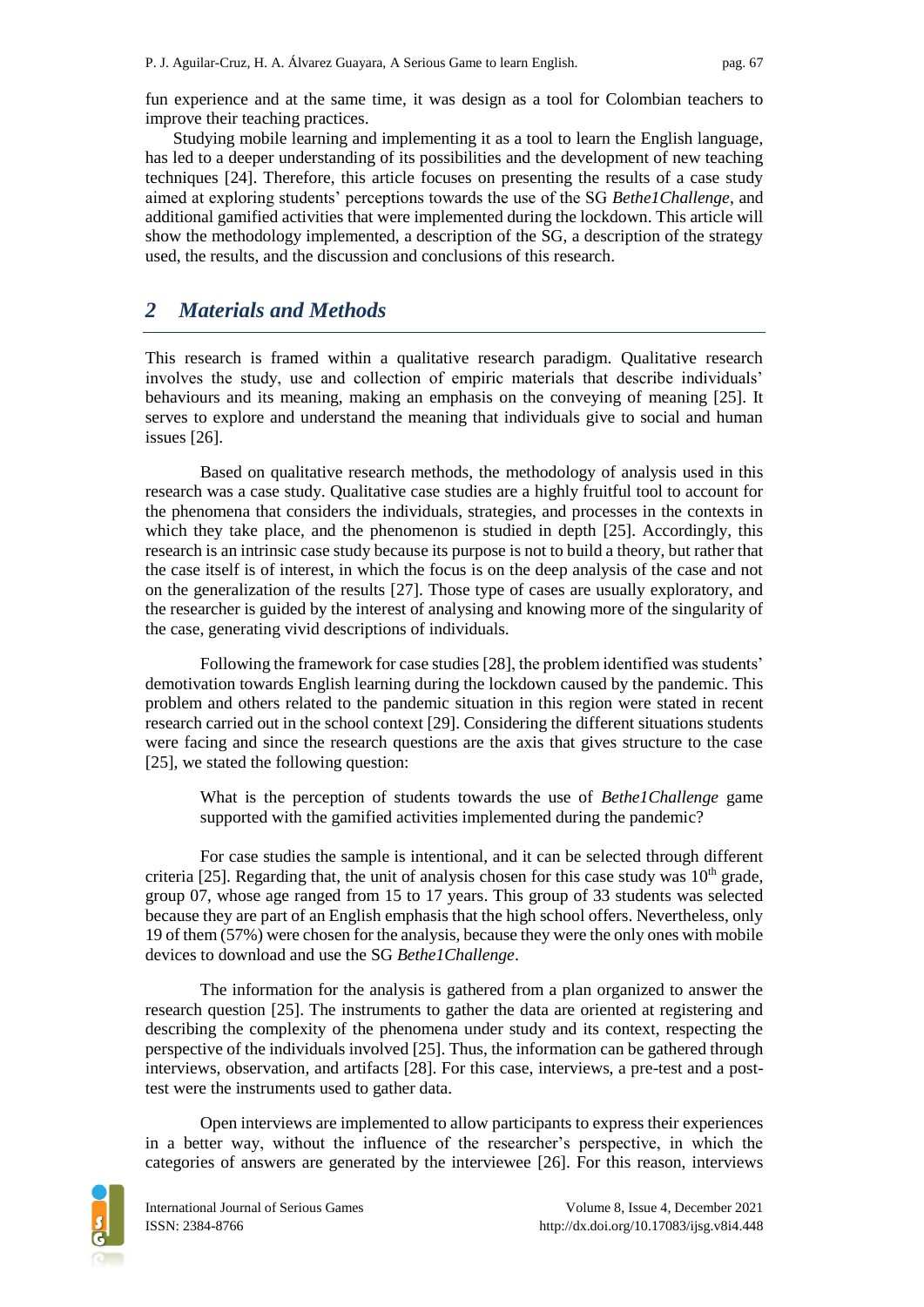were implemented to inquire 10<sup>th</sup> graders' experience in the use of *Bethe1Challenge*, gather data regarding their perceptions about the SG, and the additional gamified activities used by the researchers in the virtual meetings. The questions used in the interview were:

- 1. What is your perception regarding the use of the *Bethe1Challenge app?* Why?
- 2. Do you think your English level improved with the use of the application? Why?
- 3. What did you liked the most about the app *Bethe1Challenge?*What didn't you like? What would you improve about it?
- 4. What was the mission or level of the game that you liked the most?
- 5. What is your perception regarding the gamified activities implemented during the virtual meetings?
- 6. What was the activity you liked the most during the virtual meeting?
- 7. Did you feel motivated during the virtual meetings in which gamified activities were implemented?
- 8. Have other teachers implemented gamified activities in the online classes? If so, describe them.
- 9. Would you like that other teachers include gamified activities to teach in the class? Why?
- 10. In your opinion, what is the role of technolgoy in the teaching and learning processes?
- 11. How often do teachers ask you to use the cellphone during the online class?
- 12. What do you usually use your cellphone for?

In addition, a pre-test and post-test designed by the MEN and the British Council were applied to the  $10<sup>th</sup>$  graders. Both tests had 55 questions that were divided into seven parts, as presented in the Table 1.

| <b>Areas assessed</b>             | <b>Number of questions</b> |  |
|-----------------------------------|----------------------------|--|
| Interactive use of English        | h                          |  |
| Lexical knowledge                 | 6                          |  |
| Communicative knowledge           | <sub>0</sub>               |  |
| Grammar knowledge                 | 10                         |  |
| Literal reading comprehension     |                            |  |
| Inferential reading comprehension | h                          |  |
| Lexical and grammar knowledge     | $12^{1}$                   |  |

**Table 1.** *Information about the Pre-test and post-test.*

<sup>1</sup> Source: designed by the researchers.

In Colombia, MEN provided a scale to classify students' results of the exam in accordance with the SABER 11 test (a standardized test that students in Colombia must take before graduating from high school) and its equivalence with the Common European Framework of Reference (CEFR), assigning students a level of A-, A1, A2, B1 or B+. Due to the low results in English in standardized tests reported every year by the MEN, they added the level A- to indicate that students' results could not be placed in level A1. Additionally, B+ means the student exceeded the most complex questions of the test.

Finally, a triangulation process was carried out to qualitatively analyse the data gathered and a research matrix was used to organize the data in a system of categories. Additionally, a paired sample t-test was conducted to compare students' English level improvement before and after the use of the SG and the participation in the gamified activities. The paired sample t-test was carried out to analyse if there was a considerable difference between both results.

## *2.1 Bethe1Challenge: The Game*

*Bethe1Challenge* is a Serious Game that was specifically designed to strengthen English language learning processes. The SG is available for mobile phones in Apple Store and Play Store. Once the app is downloaded, the user can create an institutional account (for students

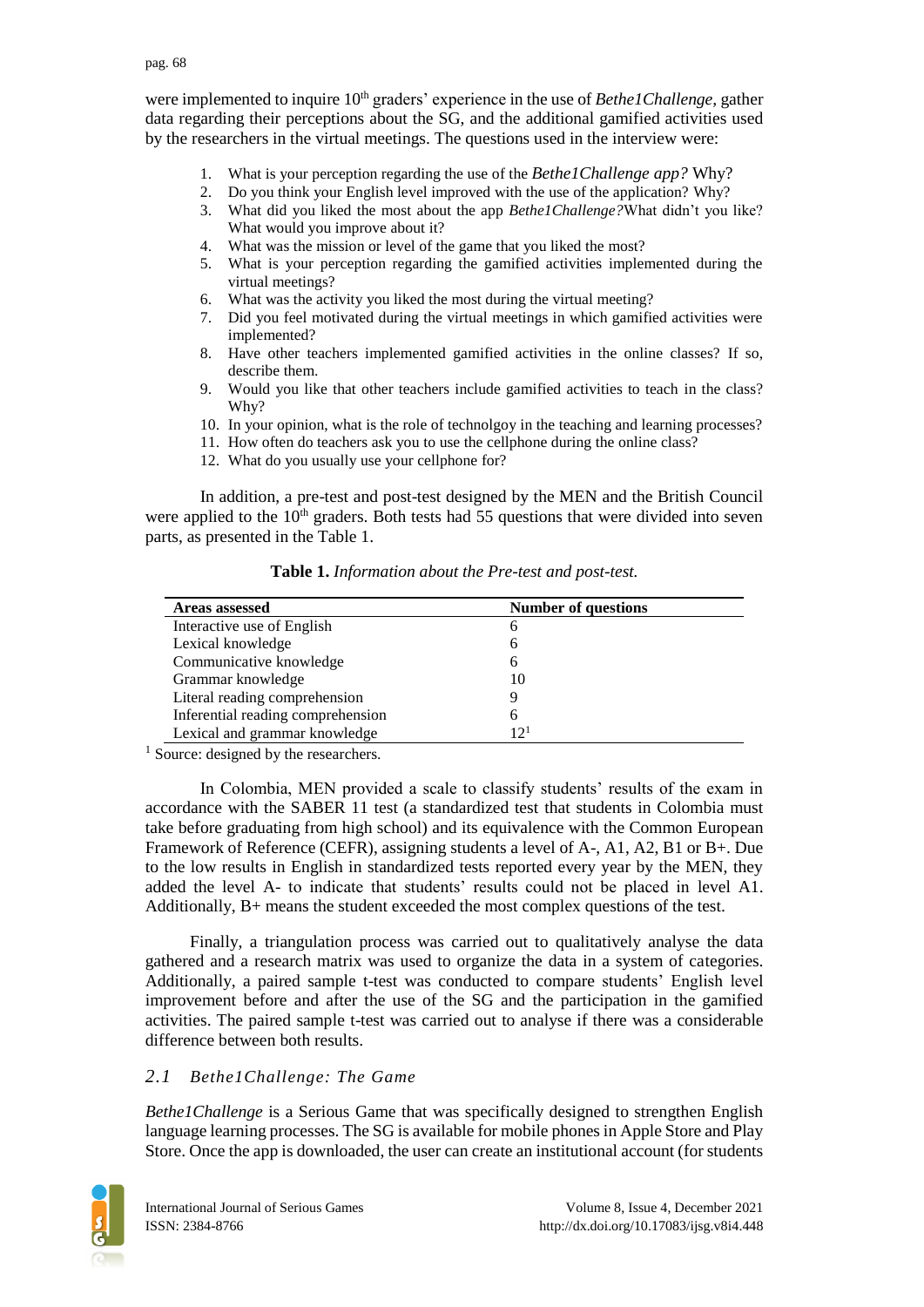from high school in Colombia only) or a free user account (for anyone who wants to play the game).

After creating the profile, the SG shows a message describing the mission that the user must accomplish. Then, the user becomes the agent chosen to solve the puzzle. The user is required to choose among Beginner, Intermediate or Advanced level, considering his/her English level. The SG offers seven missions to be accomplished in each level (see Figures 1 and 2) and they offer questions related to vocabulary, grammar and reading comprehension tasks in English.



**Figure 1.** *Illustration of the game for users who have accomplished all the missions.*



**Figure 2.** *Illustration of the game – Mission 1.*

Additionally, the SG offers a dashboard with learning analytics for teachers to follow students' progress in the development of each mission. The learning analytics provide information about the following variables: progress, performance, and participation of the students. *Progress* is measured from students' percentage of completion of each one of the missions in each level and the time in seconds used to complete each mission. *Performance* is analysed from students' number of correct and incorrect answers in each one of the missions, a general percentage is displayed in the teachers' dashboard. *Participation* is measured from the correlation between the time spent in developing each mission and the time limit proposed by the game to accomplish each mission. A full and detailed description of the SG can be found at Colombia Aprende [30], a web page created by the MEN to upload information related to educational issues in Colombia.

## *2.2 Methodology description*

The strategy consisted in the use of the SG *Bethe1Challenge* accompanied with the development of different written and oral gamified activities using technology such as playing Scavenger Hunt, having students create posters, playing bingo, Tic-Tac-Toe among other gamified activities that were implemented during the online meetings as related in Table 2. The strategy was implemented during one academic term at high school (10 weeks).

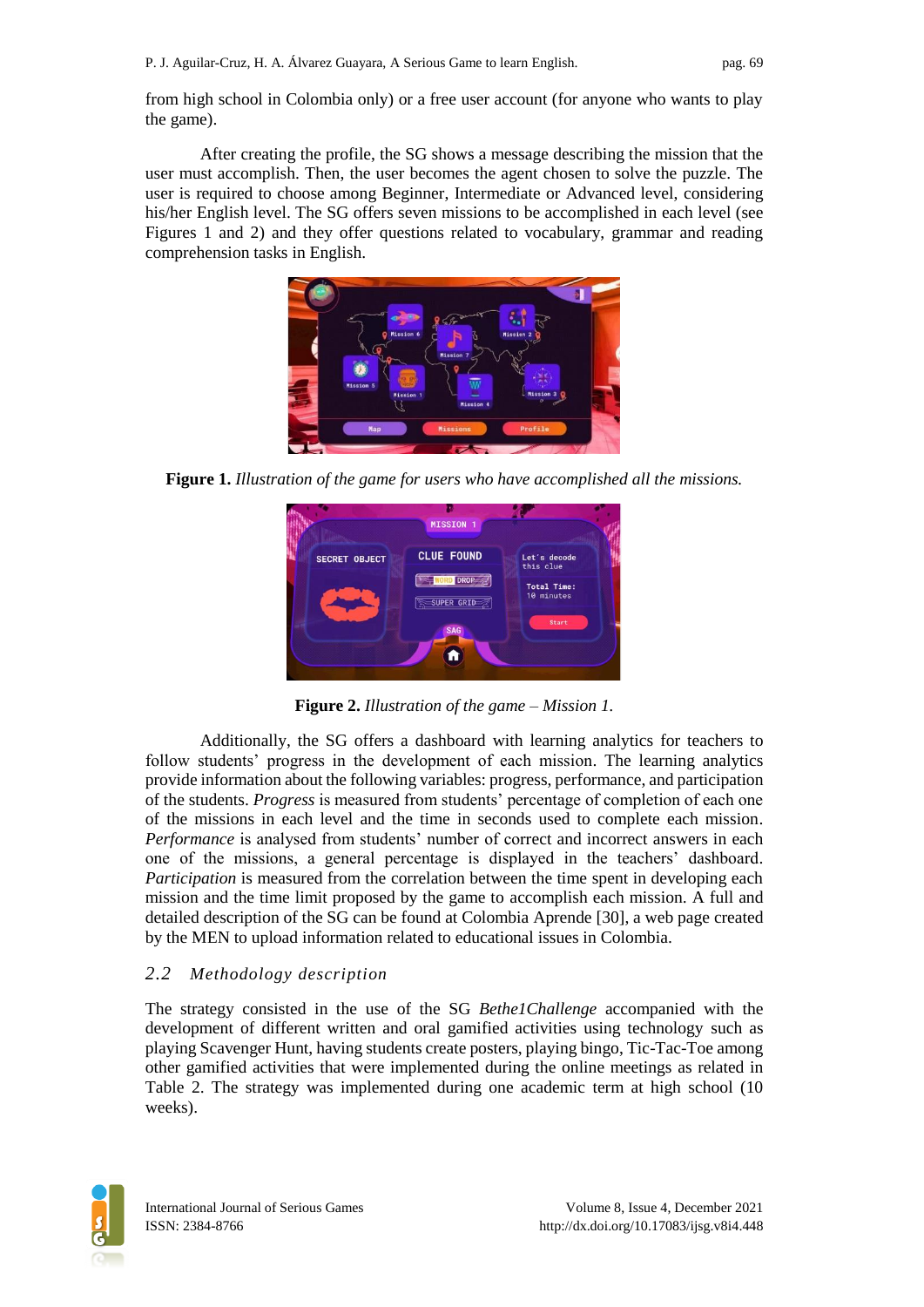| Areas                                   | <b>Activities implemented</b>                                                                                                         | Development                                                               |
|-----------------------------------------|---------------------------------------------------------------------------------------------------------------------------------------|---------------------------------------------------------------------------|
|                                         | Use of the SG                                                                                                                         | Playing<br>Bethe1Challenge<br>during $-$ Week 1 for a period<br>of 1 hour |
| Interactive use of English              | Playing Scavenger Hunt using<br>signs and places in the house                                                                         | Virtual Meeting - Week 1 for<br>a period of 1 hour                        |
|                                         | Having students create posters<br>to describe their experience<br>using the SG.                                                       | Learning Guide - Week 1, 2<br>& 3                                         |
|                                         | Use of the SG                                                                                                                         | Playing Bethe1Challenge -<br>Week 3 for a period of 1 hour.               |
| Lexical knowledge                       | Having an online spelling bee<br>contest using word families                                                                          | Virtual Meeting - Week 3 for<br>a period of 1 hour                        |
|                                         | Use of the SG                                                                                                                         | Playing Bethe1Challenge -<br>Week 4 for a period of 1 hour                |
| Communicative knowledge                 | Using a TED video to analyse<br>responses<br>typical<br>and<br>idiomatic expressions                                                  | Learning Guide - Week 4, 5<br>& 6                                         |
|                                         | Playing bingo to find the<br>matches for questions<br>and<br>possible responses                                                       | Virtual Meeting - Week 4 for<br>a period of 1 hour                        |
| Grammar knowledge                       | Use of the SG                                                                                                                         | Playing Bethe1Challenge -<br>Week 5 for a period of 1 hour                |
|                                         | Tic-Tac-Toe game in groups<br>to create sentences with verbs                                                                          | Virtual Meeting - Week 5 for<br>a period of 1 hour                        |
| Literal<br>reading                      | Use of the SG                                                                                                                         | Playing Bethe1Challenge -<br>Week 6 for a period of 1 hour                |
| comprehension                           | exercise<br>Written<br>where<br>students paraphrased a text                                                                           | Learning Guide - Week 7, 8<br>& 9                                         |
| Inferential<br>reading<br>comprehension | Use of the SG                                                                                                                         | Playing Bethe1Challenge -<br>Week 7 for a period of 1 hour                |
|                                         | Using<br>argumentative<br>texts<br>from a TED video to generate<br>class debates against and for<br>topics close to students' reality | Virtual Meeting - Online<br>Debate – Week 8 for a period<br>of 1 hour     |
| Lexical<br>and<br>grammar               | Use of the SG                                                                                                                         | Playing Bethe1Challenge -<br>Week 9 for a period of 1 hour                |
| knowledge                               | Having groups compete in a<br>Scattergories game                                                                                      | Virtual Meeting - Week 9 for<br>a period of 1 hour <sup>2</sup>           |

**Table 2.** *Description of the strategy.*

 $2\overline{2}$  Source: designed by the researchers.

All the activities were planned considering the areas that the pre-test and post-test assessed. 10<sup>th</sup> graders played the game during the class time in the morning for a period of 1 hour per week, attended the virtual meetings which were held online once a week for a period of 1 hour, and answered the activities from the learning guide which had deadlines to be presented every three weeks during the 10 weeks of the academic term, as referred in Table 2. The last week of the term was used to give feedback to students. The researchers supported 10<sup>th</sup> graders during the process through WhatsApp, phone calls and video phone calls.

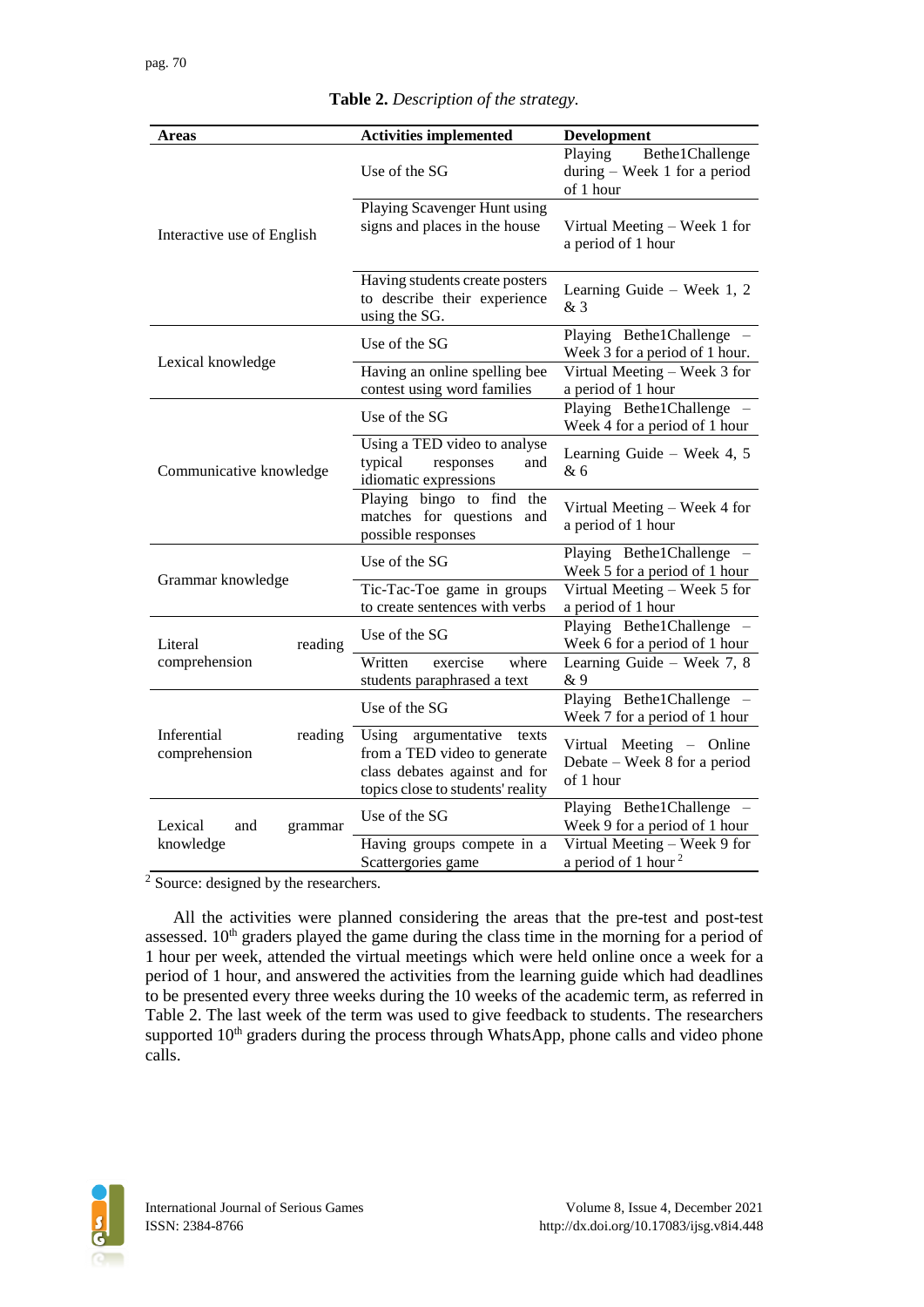# *3 Results*

Results will be described following the research question related in the methodology and reporting the data gathered from the interviews, the pre-test and the post-test. Additionally, for clarity, the excerpts from the participants' interviews are reported as "S – Number"; it is important to mention that the number indicates that the excerpt corresponds to one of the 19 participants who were part of the  $10<sup>th</sup>$  grade students.

### *3.1 Students' perceptions of the use of the SG Bethe1Challenge and its benefits for language learning*

Concerning the use of games, [31] affirm that the most suitable strategy implemented for learning languages is gaming, as it can be easily transformed into a learning activity and a vehicle for content, which can be used inside and outside the classroom. The main findings of this research suggest that  $76\%$  of the  $10<sup>th</sup>$  graders interviewed have a positive perspective of the SG *Bethe1Challenge* (see Figure 3). Nearly all of 10<sup>th</sup> graders related a positive perspective to the fact of considering the SG entertaining, fun, helpful to practice and learn vocabulary, and a way to learn English in a different manner as it was evidenced in the interviews.



#### **Figure 3.** *Students' perception of the use of the SG Bethe1Challenge.*

In accordance with the previous data, the interviews ratify that "the application has a good interface, in which it is easy to interact and develop good activities" (S-12). Another  $10<sup>th</sup>$  grader commented that "the application itself has a good potential. Its aesthetic and the story are awesome" (S-15), and other three participants confirmed that by saying "It is a very entertaining and versatile app" (S-14), "It is very flashy, colorful and dynamic" (S-18) and "What I liked the most about *Bethe1Challenge* is the interaction that the platform has with the user. It is really well-developed app" (S-6).

As can be seen, most of the 10<sup>th</sup> graders agreed on the fact that *Bethe1Challenge* is an entertaining, fun, and enjoyable SG, as expressed by [32] students "are more likely to prefer learning and practicing English language in entertaining applications/environments such as gaming, chatting and competing"  $[32, p.12]$ . Nonetheless, some of the  $10<sup>th</sup>$  graders had problems with the SG and could never register. The issues with registration negatively affected students' motivation, even though the researchers encouraged them to keep trying to register and to create a free user account to at least having the chance of playing the game. In the interview the participants reported:

What I did not like about the app was that I had many issues during the registration process, and that happened to many of my classmates. I even know that some of them never completed the registration. What I would improve from the app is to make its registration process easier and faster (S-9).

I would improve the accessibility of the app because many students could not register (S-12).

What I did not like from the app is that it was not easy to register  $(S-3)$ .

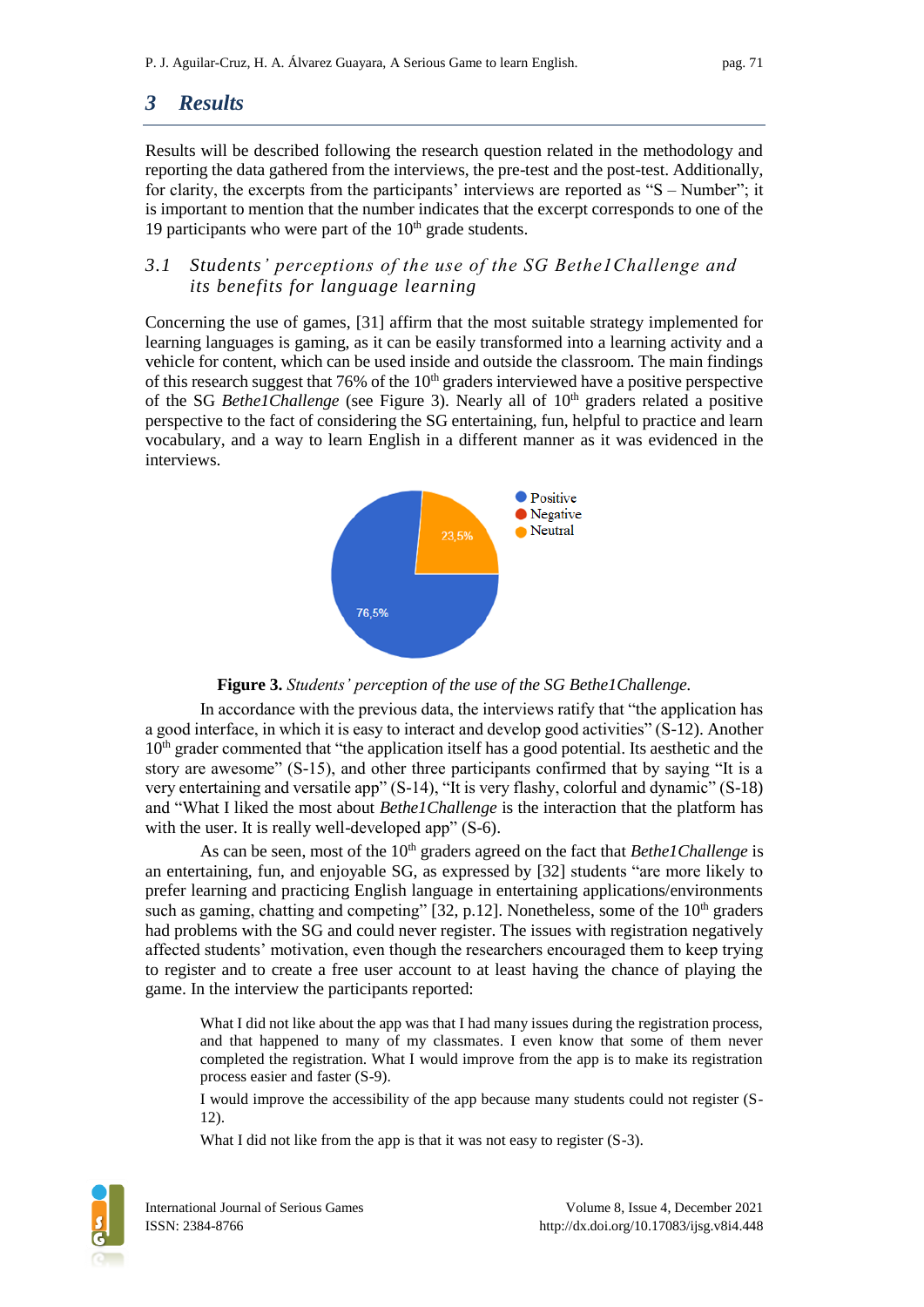This was evident in the teachers' dashboard of the SG because it reported that only 42.4% of the  $10<sup>th</sup>$  graders were able to create an institutional account and 15.1% of them had to register with a free-user account. In total only 57% the students from the English emphasis group had the chance of playing the game. The missing 43% could not be part of this process because they did not have cellphones to download the SG, or if they had the device to download it, they could not complete the registration process due to technical issues. Otherwise, researchers could not create an account on students' behalf since the registration processes are directly managed from the MEN.

Regarding the SG itself, some of the  $10<sup>th</sup>$  graders suggested there are things they would adapt or modify from it:

What I did not like was that there were few levels and the activities were too repetitive (S-12).

I would improve the questions system because it is too repetitive in some missions (S-10).

To improve the app I would recommend that it has "jokers" or "hints" because there are some questions in which you get stuck and you do not know the correct answer (S-19).

I did not like the time given to answer each question (S-13).

I did not like that everything was in English and there were some things I did not understand and I guess some things should be explained in Spanish so all people can easily use the app (S-8).

I did not like that there was not a "friendship" system or any cultural exchange activity in which interaction with people who have the same app could happen in the game  $(S-10)$ 

I would like that it had another type of interaction, not just clicking on the screen for the correct answer (S-16).

As it is supported by [32] "it is important to consider interactivity and entertainment by gaming or contests in order to keep students engaged in such language learning environments" [32, p.12]. S-10 and S-16 support the fact that they have intrinsic motivation towards intercultural exchange activities in which mobile game apps could be a way to implement them. However, the SG itself does not include such kind of activities.

Since the SG was created with the purpose of strengthening English language learning processes, results show that the participants considered they improved their English knowledge while using the SG. As reported by the  $10<sup>th</sup>$  graders in the interviews, 70.6% of them (see Figure 4) considered they learnt and improved their knowledge of the language.



#### **Figure 4.** *Students' perception of their learning improvement.*

Some of the  $10<sup>th</sup>$  graders reported that they had improvements in vocabulary, reading and grammar skills. One of the participants interviewed noted that "What I like the most…was how easy I got to learn vocabulary and unconsciously improve my grammar skills" (S-2). Other two of them complemented highlighting that "I think that what I liked…is that as one progresses in level, the level of difficulty increases, and that is what makes it more interesting, it makes you try harder, to be able to accomplish all the challenges" (S-8) and "I liked that I learnt vocabulary and improved my reading skills in English" (S-19).  $10<sup>th</sup>$  graders' improvements regarding English language learning can also be more precisely noticed in the pre-test and post-test results (see Table 3).

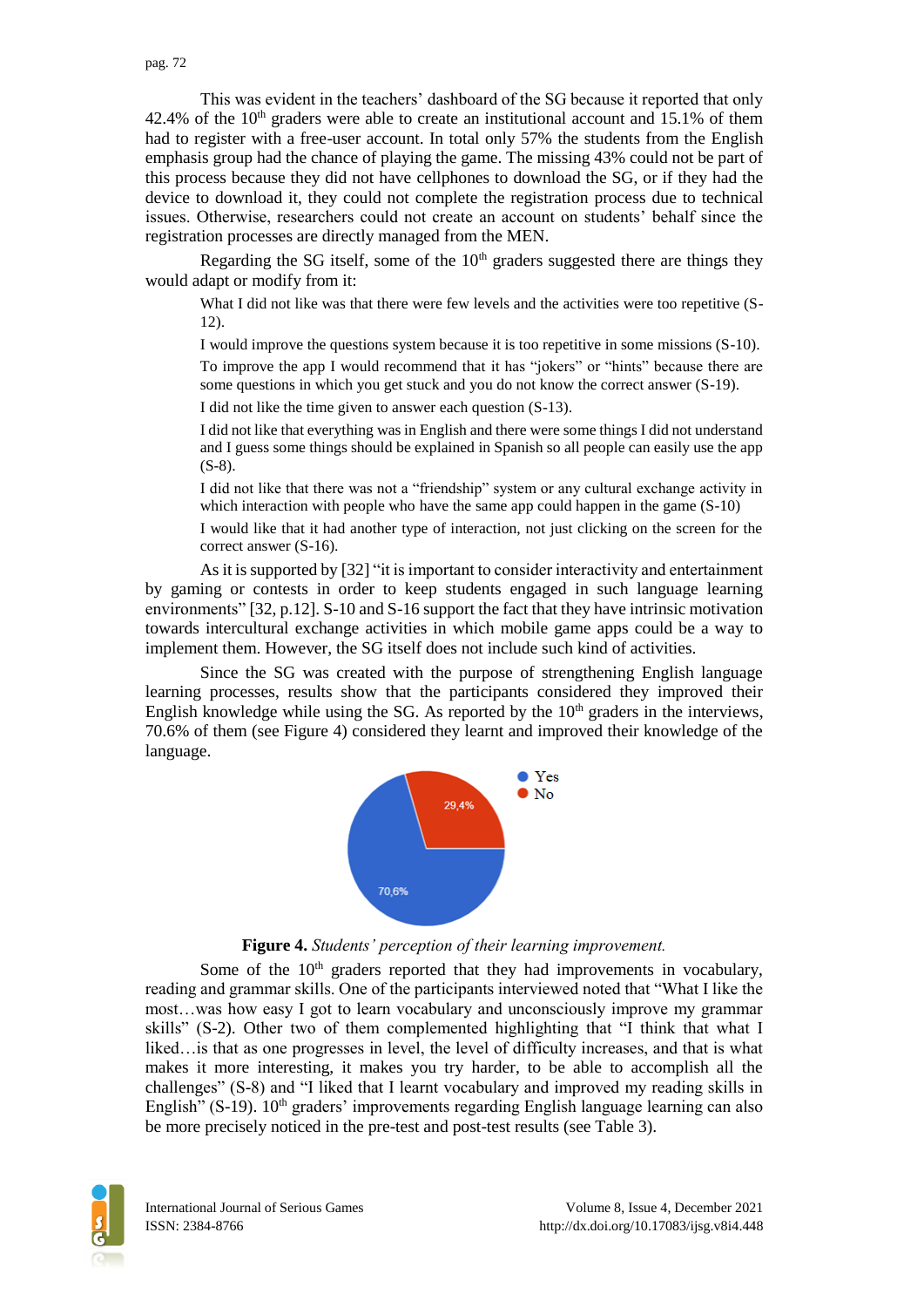| <b>Student</b> | <b>Pre-Test Score</b> | Pre<br><b>Test</b><br><b>Score for Saber</b> | <b>Post – Test Score</b> | Post<br><b>Test</b><br><b>Score for Saber</b> |
|----------------|-----------------------|----------------------------------------------|--------------------------|-----------------------------------------------|
|                |                       | 11 Test                                      |                          | 11 Test                                       |
| Student 1      | A-                    | 47                                           | A1                       | 49                                            |
| Student 2      | B1                    | 76                                           | $B+$                     | 82                                            |
| Student 3      | A1                    | 51                                           | B1                       | 73                                            |
| Student 4      | A1                    | 56                                           | A <sub>2</sub>           | 58                                            |
| Student 5      | $A-$                  | 47                                           | A <sub>1</sub>           | 49                                            |
| Student 6      | B1                    | 73                                           | B <sub>1</sub>           | 76                                            |
| Student 7      | A1                    | 51                                           | A <sub>1</sub>           | 51                                            |
| Student 8      | A-                    | 45                                           | A1                       | 51                                            |
| Student 10     | $A -$                 | 42                                           | A <sub>2</sub>           | 58                                            |
| Student 13     | $A -$                 | 27                                           | $A -$                    | 29                                            |
| Student 17     | A2                    | 58                                           | A2                       | 60                                            |
| Student 19     | A <sub>2</sub>        | 64                                           | A2                       | $64^{3}$                                      |

| Table 3. Information about the Pre-test and post-test. |
|--------------------------------------------------------|
|--------------------------------------------------------|

<sup>3</sup> Source: designed by the researchers.

12 out of the 19 students took the test. 7 of them (students 9 and 16 only took the pre-test and students 11, 12, 14, 15 and 18 only took the post test) were not able to present one or both two tests in the schedule assigned due to connectivity issues, so they were excluded from the data and their results were not included in Table 3. As can be appreciated in Table 3, tests results confirm that students improved their level in terms of English knowledge. Additionally, for deeper understanding of those results, a paired samples t-test was conducted, and it was evidenced that there was a considerable difference in the scores obtained in the post test ( $M = 53.33$ ,  $SD = 14.73$ ) when comparing them with the pre-test  $(M = 53.08, SD = 14.09)$ . This improvement 0.25, 95% CI was statistically significant, *t*  $(11) = -2.67$ , as can be observed in Table 4. Only two students  $(S-7 \text{ and } S-19)$  got the same result in both tests. Nevertheless, three students (S-2, S-3, and S-10) got a significantly higher result in the post-test comparing it with the result of the pre-test. Overall, 10 students improved their results, evidencing their learning progress.

**Table 4.** *Paired samples t-test, 95% confidence interval of difference.* 

|                                   | Pre – Test Score for | Post – Test Score |
|-----------------------------------|----------------------|-------------------|
|                                   | Saber 11 Test        | for Saber 11 Test |
| Mean                              | 53.08333333          | 58.33333333       |
| Std. Deviation                    | 14.09                | 14.73             |
| Variance                          | 184.0833333          | 205.8787879       |
| N                                 | 12                   | 12                |
| Pearson's correlation coefficient | 0.882428408          |                   |
| Degrees of freedom                | 11                   |                   |
| t                                 | $-2.670267453$       |                   |
| $P(T \le t)$ 1-tailed             | 0.0108918            |                   |
| Critical value of t (1-tailed)    | 1.795884819          |                   |
| $P(T \le t)$ 2-tailed             | 0.021783599          |                   |
| Critical value of t (2-tailed)    | 2.200985164          |                   |

<sup>4</sup> Source: designed by the researchers.

[33] suggest that games have a positive impact on students' cognition because they "provide complex systems of rules for players to explore through active experimentation and discovery" [33, p. 3]. This goes in accordance with research studies in this field [2], [7], [14], [17], that have evidenced the learning potential of educational games and SGs to learn English in different contexts and through different means. This was noted by two  $10<sup>th</sup>$ graders who added: "I now know the importance of video games for learning" (S-12) and

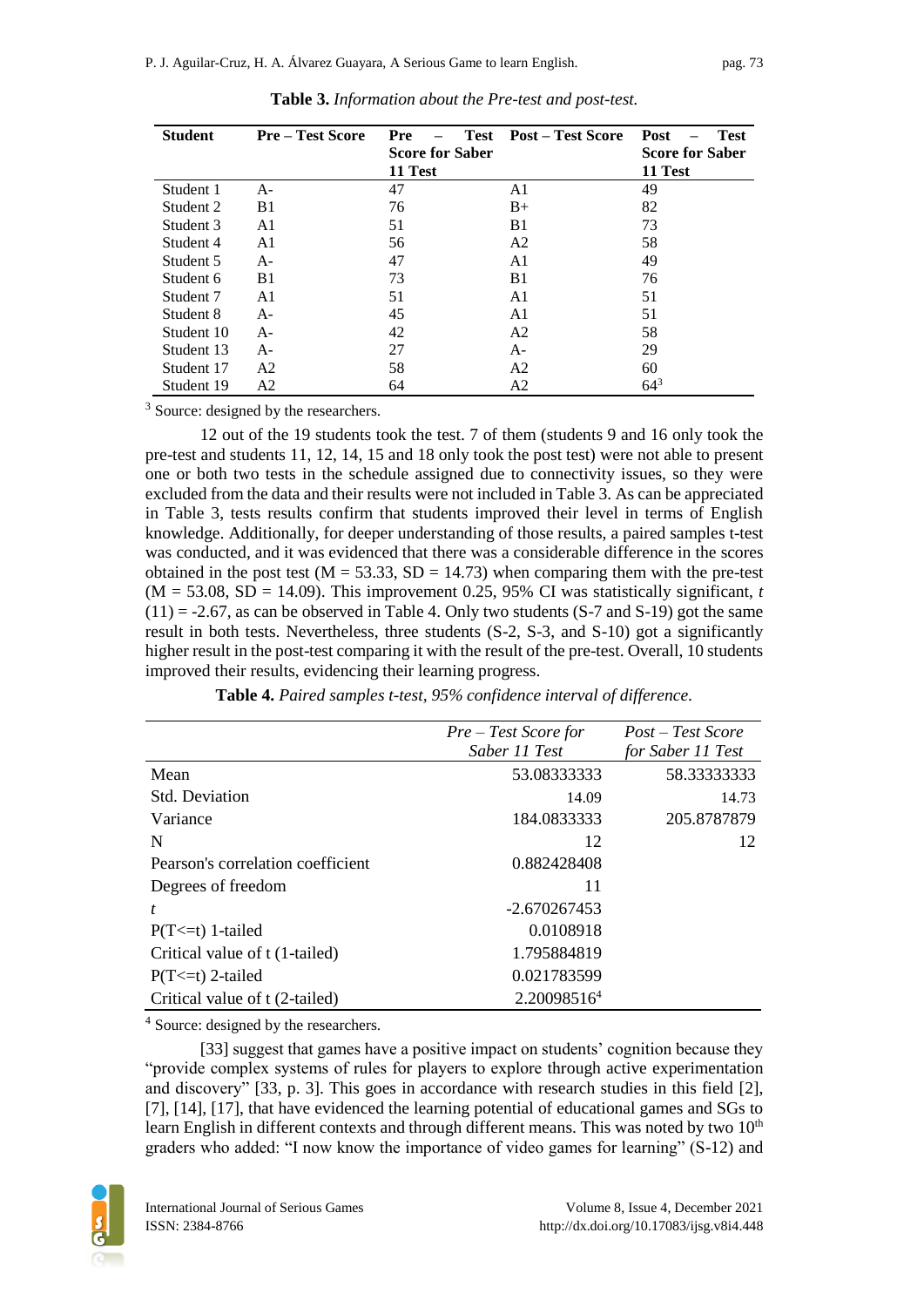pag. 74

"I have now learnt to use technology in a different way and how I can learn English using an app" (S-13). The SG *Bethe1Challenge* influenced students' English learning and their improvement in the seven areas assessed in both tests is evident.

Finally, a participant highlighted that "never before had there been an application from the Ministry of Education in English or something similar to teach us English" (S-8). This evidences the importance of using *Bethe1Challenge* to fill the gap in the use of SGs for language teaching in Colombia.

### *3.2 Students' perceptions of the use of gamified activities through technology for language learning*

[19] relates that using digital games as an aid to learn in an educational setting is an innovative pedagogical strategy that involves gamification. Though, digital games are not the only way to implement gamification in classroom activities, it can also be used through other strategies. Hence, in addition to the use of *Bethe1Challenge*, online gamified activities were implemented using technology, as related in Table 2. Accordingly,  $94.1\%$  of  $10<sup>th</sup>$ graders' replies during the interview marked a highly positive perspective of the use of online gamified activities such as Scavenger Hunt, Spelling, Bingo, Tic-Tac-Toe, Debate and Scattegories, as is portrayed in Figure 5.





Results suggest that Scavenger Hunt was the game the participants liked the most (see Figure 6). The use of Scavenger Hunt as a teaching strategy has been reported by studies related to pharmacology, veterinary, marketing, business, finances, among other areas [34]. However, little research reports the use of it for teaching English [35].



**Figure 6**. *Students' favorite gamified activities.*

Consequently,  $94.1\%$  of the  $10<sup>th</sup>$  graders expressed they were highly motivated during the virtual sessions (see Figure 7). Their motivation was evidenced when they participated, interacted and responded to the questions asked by the teacher in those sessions. [33] discussed that:

Gamification can motivate students to engage in the classroom, give teachers better tools to guide and reward students, and get students to bring their full selves to the pursuit of learning. It can show them the ways that education can be a joyful experience [33, p. 4].

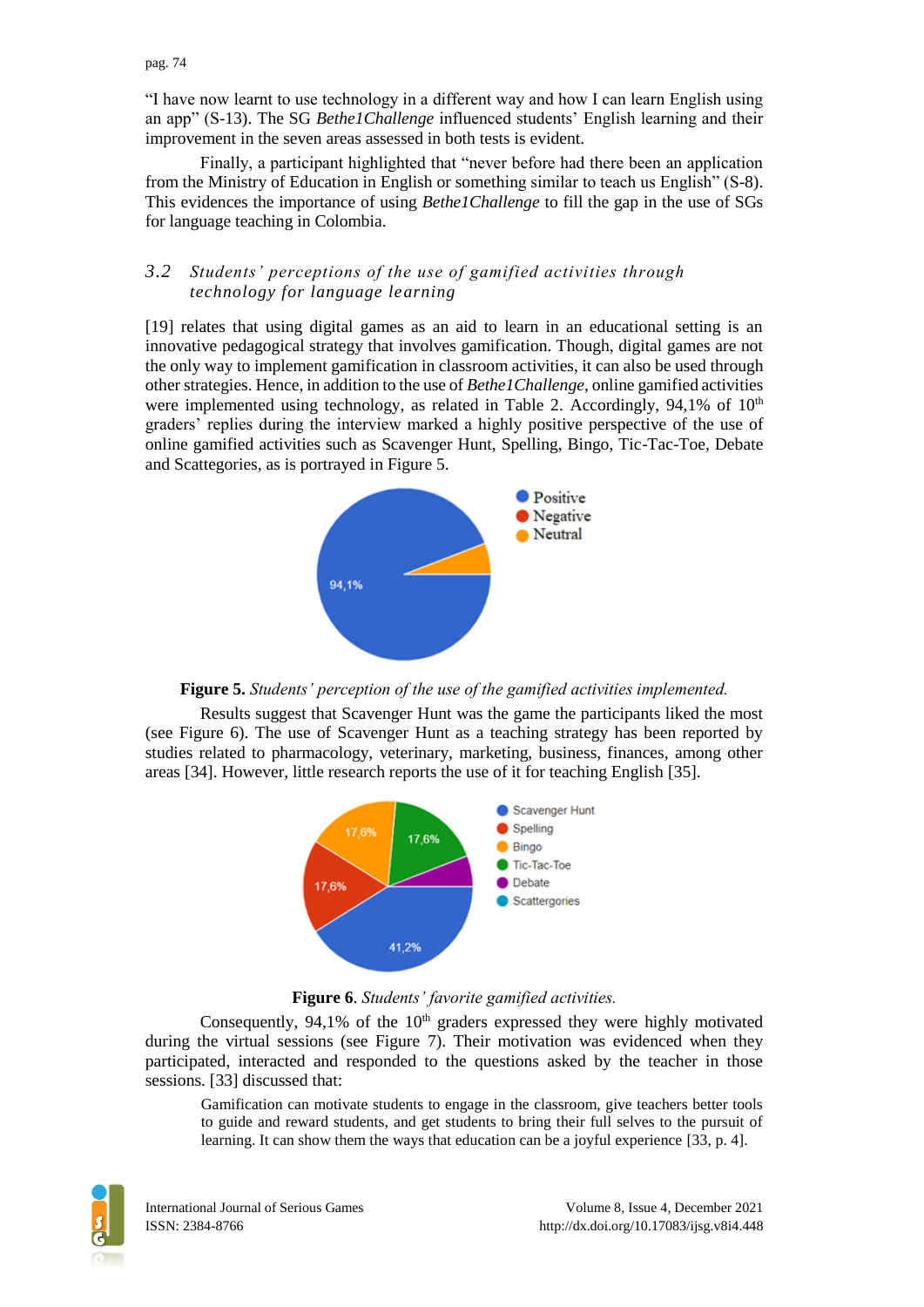

**Figure 7.** *Students' perceptions of their motivation in the virtual meetings.*

[19] points out that gamification has a potential impact in motivating students and [15] argues that "gamification of learning helps promote learning motivation and makes the educational process more fun" [15, p. 253]. As stated above,  $10<sup>th</sup>$  graders' motivation was evidenced in their responses and active participation during the virtual meetings.

The positive perspective towards the use of gamification for learning is also supported by [17], who concluded that gamified learning interventions have a positive impact on students' learning, and it varies depending on whether the motivation is intrinsic or extrinsic. [33] also mention that "intuition suggests that gamification may be able to motivate students to learn better and to care more about school" [33, p. 1]. In addition, some  $10<sup>th</sup>$  graders' responses in the interview remark that the virtual meetings were fun because of the activities implemented:

The virtual meetings with the teacher was spectacular. I had never had those kinds of virtual meetings before. It was really good, seriously. I would like we could have more classes like that (S-10).

I have never had such as entertaining class, almost all classes during this pandemic have been to explain the learning guidelines...I consider a virtual class must include games because it activates your brain and makes the students be attentive to what is happening, makes it ludic and that all students are focused. The dynamic used made me feel as if I were at that moment at school (S-8).

Other students used words like interesting, fun, dynamic, excellent, unique, adding that it was the first of its kind that they have had during this year. The participants also expressed that they would like to have more classes like that, and that they would like other teachers to use similar strategies:

Sincerely, I would like that many teachers used these types of games to teach because I consider that they are pedagogic, practical and make us be active in class (S-12).

I would like that more teachers used this kind of strategies. The classes would be more entertaining (S-18).

It would be very good and interesting if more teachers used games to teach, because it is an easier tool in which we can learn online (S-9).

I would like that more teachers teach in that way because we, as students, can be more active in class (S-7).

I would like that more teachers used games to teach because games are more entertaining, and they destress you (S-19).

I would like that more teachers taught using games because it would be a more fun way to learn (S-13).

Despite being aware that the classes were fun, one of the  $10<sup>th</sup>$  graders highlighted that "many teachers do not teach in that way" (S-10). The previous excerpts corroborate that there is a low use of gamified activities in teaching processes. Research carried out by [36] and [37] assert that there are processes whose potential achievement is more a matter of pedagogy than technology and that a carefully planned methodology is the key to these processes. Regarding this, [38] provide useful information about how to use gamification as an effective intervention strategy.

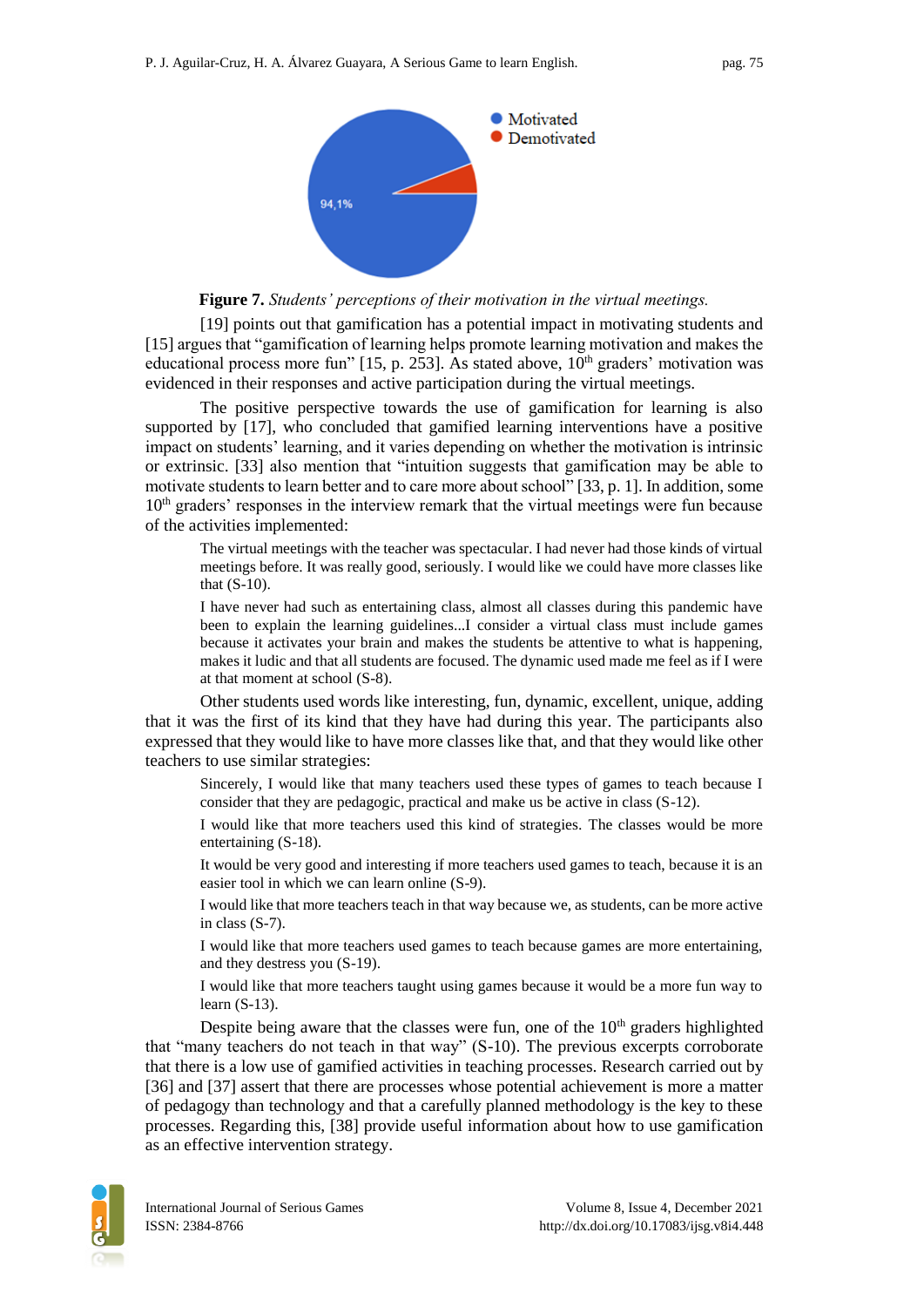In the same way, [39] states that "if attitude is a significant indicator of ability, it seems that language teaching professionals are generally capable and confident in their use of technology" [39, p. 184]. This entails that teachers should be formed to use technology in the classroom so they learn how to carefully design and plan their teaching activities and improve them.

#### *3.3 The role of technology during pandemic times*

State schools in Colombia are characterized by the few technological resources available for students and teachers. As described by [29] "it was a challenge for teachers to choose mediating elements to interact with students given the needs of the population due to little or no access to the internet" [29, p.238]. Because of the pandemic, the Colombian government had to implement some strategies to slow down the spread of the COVID-19 virus, which revealed the lack of appropriation of technology by teachers and other problems related to the access to technology and connectivity in the Amazon region [29].

As a result of the pandemic "students were exposed to different changes in the way they take classes" [29, p. 238]. Those changes include the switch from face-to-face classes to online classes. In the interviews,  $10<sup>th</sup>$  graders reported that during face-to-face classes they were not allowed to use their cellphones in class and when possible, teachers only asked them to use the cellphones for the calculator or the translator. Three of the  $10<sup>th</sup>$  graders added that before the pandemic "teachers did not let us use the smartphones in class" (S-19), "almost all of the teachers banned the use of cellphones" (S-18) and "in face-to-face classes we did not use our cellphones or technology. But I do think it has to be used" (S-12). Even though, online classes forced teachers to ask students to use their cellphones to connect to virtual meetings, answer the learning guides and to do the homework.

Likewise, 10<sup>th</sup> graders expressed that they regularly use their cellphones to communicate with others, look for things or information of interest, spend their free time, read books, watch documentaries, and/or for entertainment. Similar outcomes were also reported in related studies about students' use of mobile phones [1], [3], [14], [32]. Furthermore,  $10<sup>th</sup>$  graders' reflections mostly indicated that they see technology as a pivotal tool to make learning easier and to find more information related to school assignments. As can be observed in the following excerpts:

Technology has the role of making us easier to find the information and to offer us different explanations of the topics we are taught in class (S-19).

Technology is an important base and more nowadays in pandemic times because we have realized that connectivity is the most used way to attend class and it is boosting the learning of technological capacities (S-6).

The pandemic made  $10<sup>th</sup>$  graders realize that their cellphones are also a tool to do the homework and to attend classes. This group of students became more aware of the role that technology has nowadays and how it can be used for improving language learning. Moreover, 10<sup>th</sup> graders expressed that technology made them aware of the fact that learning can take place in different contexts, with flexibility, dynamics, interaction, and participation, as appreciated in these excerpts:

The role of technology in teaching and learning processes is that it allows us to learn in different contexts, with more flexibility in schedules and it gives us more interactive and participative learning (S-9).

Thanks to the pandemic, teachers have asked us to use the cellphones more frequently to receive their instructions about the learning guides. I now know that digital platforms work and are a really dynamic and easy way to learn (S-19).

I think that the role of technology in teaching and learning processes is good and crucial because it facilitates the teaching for teachers and makes it easier for students to understand topics (S-7).

The role of technology…is more valuable during this pandemic (S-8).

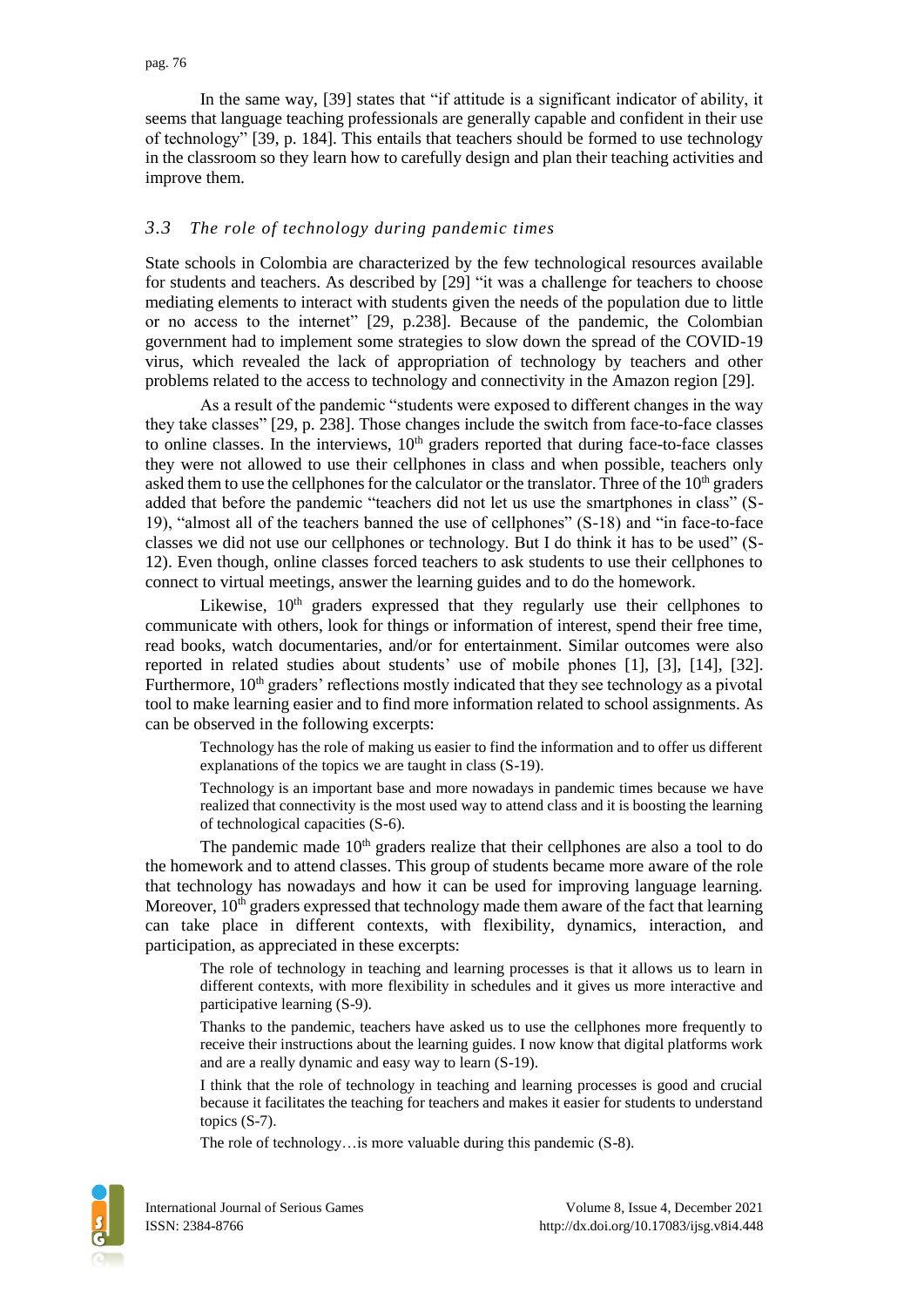During this quarantine, I have learned that I can use my cellphone to play and learn English (S-18).

Even though 10<sup>th</sup> graders reported advantages of technology, some drawbacks also came to light in the interviews. The students remarked that "I know technology is vital for all people, but unfortunately, not all the students have access to technological devices to continue with their learning process in pandemic times" (S-10). This was evident in the implementation process because, as reported before, only 57% of the  $10<sup>th</sup>$  graders could be part of this strategy.

As a result, low internet access drives to inequality issues that need to be addressed by the government agenda. Despite the fact that "the role of technology is to facilitate connectivity" (S-12) as mentioned by one of the  $10<sup>th</sup>$  graders, not all of them are economically capable of having a technological device at home that allows them to attend online classes. In addition to this, [40] assert that "in the current online teaching process, simply providing teaching resources is not enough" [40, p. 523]. This implies that there is also a need for students to have equal access to connectivity and technological devices to continue their learning process from home.

## *4 Discussion and conclusions*

Based on the results related before, it can be concluded that the SG *Bethe1Challenge,* with the support of gamified activities, was a positive way to expose  $10<sup>th</sup>$  graders to English language learning during the pandemic times. As supported by [38], short-term gamification experiences can lead to improved learning outcomes. These new strategies for online teaching, proved great value for the  $10<sup>th</sup>$  graders, especially in English knowledge; the students demonstrated great encouragement, participation, and motivation.

All in all, it can be noticed that *Bethe1Challenge* illustrates that SGs created for educational purposes, have the potential to be an outstanding tool to address these centuries educational needs. Also, it can be claimed that additional gamified activities should be introduced in online teaching to obtain better learning outcomes. It is also worth to note that the positive results might have been influenced by the novelty factor, the integration and use of a SG with additional gamified activities during class changed the standard routine, thus, new strategies should always be considered for future research processes in this area.

There are issues that need to be polished to make this a better experience, the registration process of the SG need to be made easier and faster for users. Additionally, it was mentioned that the in-game tasks were repetitive and boring and there were a lack of hints and clues. Besides, cultural, and intercultural collaborative missions should be included in the SG, to add more depth to the game. With all this on mind it is important to acknowledge the benefits of collaboration in gamification, adding a team mode would be a way to achieve common learning goals, this in hand, could have a positive impact in the learning process [40] [42] as supported by a study [43] that claims that gamification design needs to go beyond assigning points, but rather move towards collaborative activities.

[44] spoke about the major limitation in the use of games "is that educators lack the ability to obtain or create games that meet the desired learning outcomes for a particular context and are appropriate for their learners" [44, p. 1]. Nonetheless, from the results it can be expressed that *Bethe1Challenge* is a step in the right direction, allowing a window in what a future could look with integrated technologies in the teaching practices.

In conclusion, the support process carried out by the researchers made a difference on  $10<sup>th</sup>$  graders. In this line, it should be the teachers' task to strategically plan and design gamified activities that help compliment the SG, in such way the classroom environment should provide support to students as they play the game. Additionally, a teachers' role is essential in the positive outcome in online teaching processes because, as claimed by [36], the potential achievement of those processes is defined by pedagogy of the class rather than

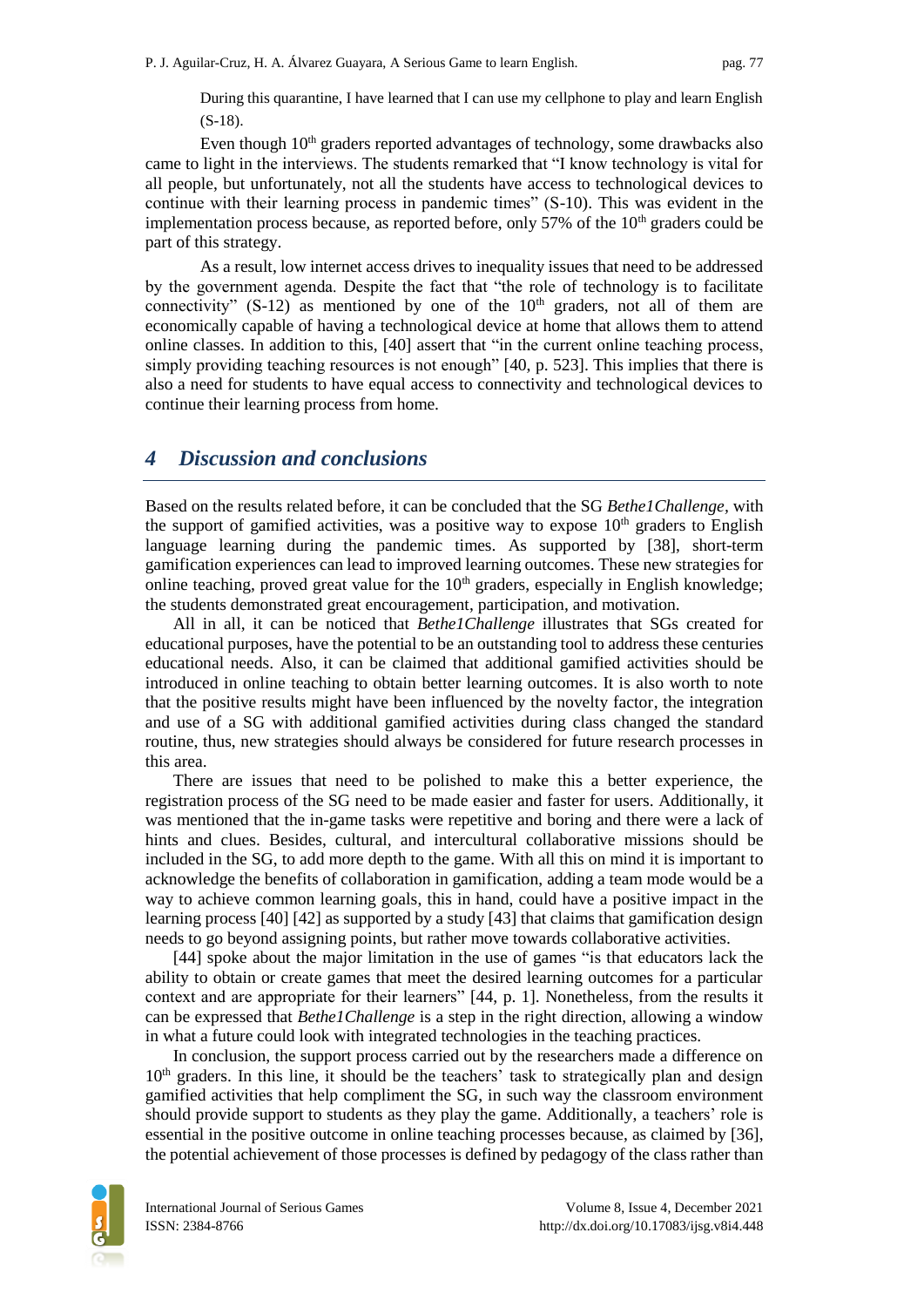the technology involved with it. Therefore, it can be said, that the pandemic forced teachers to request the students to use mobile phones for class activities was an unfortunate event with a positive outcome [29]. Nevertheless, equal opportunities need to be given to students, so all of them can easily participate in different learning scenarios and no one is left behind.

Further research should be focused on this topic, especially on testing students' learning improvement and making comparisons between experimental and control groups while using the SG. Further understanding of how many teachers are using *Bethe1Challenge* for teaching, how they are using this app and why there are some teachers who are not using it, would also be vital. A deeper descriptive analysis of teachers' perceptions and methodologies implemented regarding the use of the SG should be carried out. An analysis of the SG from a Game Learning Analytics approach [18] would also be necessary to inquire about the relationship between the Learning Mechanics and Game Mechanics [16].

## *5 Acknowledgments*

We are extremely thankful with the initiative of the National Ministry of Education in Colombia for designing and launching the application *Bethe1Challenge*. We would also like to express our deepest gratitude to the principal and coordinators of Jorge Eliécer Gaitán High School for allowing us to carry out this research process and acknowledge the students who participated in our study. Additionally, our thanks go to Abel Corredor, a colleague from the British Council who provided us with support with the application *Bethe1Challenge* during its implementation.

# *References*

- [1] A. Abu-Al-Aish and S. Love, "Factors influencing students' acceptance of m-learning: An investigation in higher education", *IRRODL,* vol. 14, no. 5, pp. 82-107, Dec. 2013. <https://doi.org/10.19173/irrodl.v14i5.1631>
- [2] A. Berns, J.L. Isla-Montes, M. Palomo-Duarte, and J.M. Dodero, "Motivation, students' needs and learning outcomes: a hybrid game-based app for enhanced language learning", *SpringerPlus,* vol. 5, no. 1, Aug. 2016.<https://doi.org/10.1186/s40064-016-2971-1>
- [3] M. D. Dickey, "Game design and learning: a conjectural analysis of how massively multiple online role-playing games (MMORPGs) foster intrinsic motivation", *Educational Technology Research and Development,* vol. 55, no. 3, pp. 253–273, Sep. 2006. <https://doi.org/10.1007/s11423-006-9004-7>
- [4] D. García, J. García, and Y. Hernández, "Students' beliefs: Multimodal texts as pedagogical tools in foreign language learning", *PAPELES,* vol. 3, no. 5, pp. 21-35, Jul. 2011. <http://revistas.uan.edu.co/index.php/papeles/article/view/270>
- [5] M. Martínez Lirola, "Experiencia de enseñanza multimodal en una clase de idiomas", *ENSAYOS,* vol. 28, pp.1-13, Oct. 2013.<https://doi.org/10.18239/ensayos.v28i0.346>
- [6] L. Solano, P. Cabrera, E. Ulehlova, & V. Espinoza, "Exploring the Use of Educational Technology in EFL Teaching: A Case Study of Primary Education in the South Region of Ecuador" *Teaching English with technology,* vol. 17, no. 2, pp. 77-86, 2017.
- [7] S. de Freitas and M. Griffiths "The convergence of gaming practices with other media forms: what potential for learning? A review of the literature", *Learning, Media and Technology*, vol. 33, no. 1, pp. 11–20, Mar. 2008.<https://doi.org/10.1080/17439880701868796>
- [8] Carapina, M., and Boticki, I., "Technology Trends in Mobile Computer Supported Collaborative Learning in Elementary Education from 2009 to 2014", in *International Association for Development of the Information Society*, 2015, pp.139-143.
- [9] A. M. Mkdadi, "How Technology Affects Language Learning and Teaching", *IJMSSR,* vol. 1, no. 3, pp.1-7, Mar. 2019. <https://doi.org/10.31219/osf.io/m3jx6>
- [10]M. Cutajar, "Teaching Using Digital Technologies: Transmission or Participation?", *Education sciences,* vol. 9, no. 3, pp. 1-13, Aug. 2019. <https://doi.org/10.3390/educsci9030226>

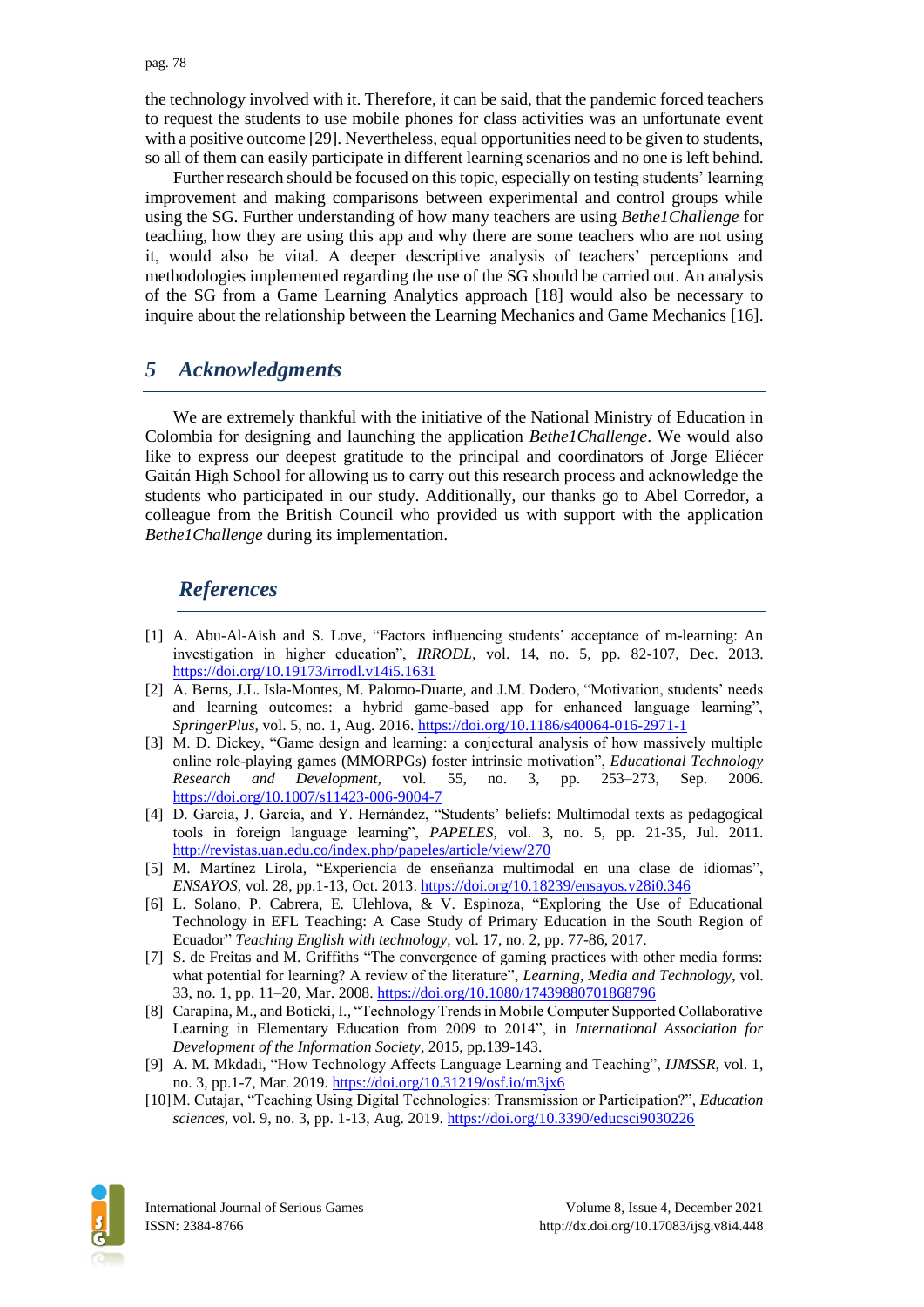- [11]K. Seaborn and D. I. Fels, "Gamification in theory and action: A survey", *International Journal of Human-Computer Studies*, vol. 74, pp.14–31, Feb. 2015. <https://doi.org/10.1016/j.ijhcs.2014.09.006>
- [12]A. Cooney and E. Darcy, "'It was fun': Exploring the pedagogical value of collaborative educational games", *Journal of University Teaching & Learning Practice*, vol. 17, no. 3, pp.1- 15, 2020[. https://ro.uow.edu.au/jutlp/vol17/iss3/4](https://ro.uow.edu.au/jutlp/vol17/iss3/4)
- [13]B. Lander, V. Morgana, J. Selwood, T. Knight, R. Gettings, M. Yamauchi, J. Van de Vyver, and C. Delforge, "*MALL Tools Tried and Tested,*" In *CALL and complexity – short papers from EUROCALL 2019*, F. Meunier, J. Van de Vyver, L. Bradley and S. Thouësny (Eds). France: Research-publishing.net, pp.252-256, 2019.<https://doi.org/10.14705/rpnet.2019.38.1018>
- [14]R. Godwin-Jones, "Games in language learning: Opportunities and challenges", *Language Learning & Technology,* vol. 18, no. 2, pp.9-19, Jun. 2014.<http://dx.doi.org/10125/44363>
- [15]S. Aljraiwi, "Effectiveness of Gamification of Web-Based Learning in Improving Academic Achievement and Creative Thinking among Primary School Students", *International Journal of Education and Practice*, vol. 7, no. 3, pp.242-257, Aug. 2019. <http://dx.doi.org/10.18488/journal.61.2019.73.242.257>
- [16]S. Arnab, T. Lim, M. B. Carvalho, F. Bellotti, S. de Freitas, S. Louchart, … A. De Gloria, "Mapping learning and game mechanics for serious games analysis", *British Journal of Educational Technology*, vol. 46, no. 2, pp.391–411, Jan. 2014. <https://doi.org/10.1111/bjet.12113>
- [17]P. Buckley and E. Doyle, "Gamification and student motivation", *Interactive learning environments,* vol. 24, no. 6, pp.1162-1175, Oct. 2016. <https://doi.org/10.1080/10494820.2014.964263>
- [18]A. Calvo-Morata, D. C. Rotaru, C. Alonso-Fernandez, M. Freire-Moran, I. Martinez-Ortiz, and B. Fernandez-Manjon, "Validation of a Cyberbullying Serious Game Using Game Analytics", *IEEE Transactions on Learning Technologies*, vol. 13, no.1, pp.186–197, Jan.-March. 2018. <https://doi.org/10.1109/tlt.2018.2879354>
- [19]Y.L.L. Tan, "Meaningful gamification and students' motivation: A strategy for scaffolding reading material", *Online Learning,* vol. 22, no. 2, pp.141-155, Jun. 2018. <http://dx.doi.org/10.24059/olj.v22i2.1167>
- [20]G. García, F. Questier, S. Cincinnato, T. He, and C. Zhu, "Acceptance and Usage of Mobile Assisted Language Learning by Higher Education Students", *J Comput High Educ*, vol. 30, no. 3, pp.426-45, Mar. 2018. <http://dx.doi.org/10.1007/s12528-018-9177-1>
- [21]J. Burston, "Twenty years of MALL project implementation: A meta-analysis of learning outcomes", *ReCALL*, vol. 27, no. 1, pp.4–20, Jan. 2015. <https://doi.org/10.1017/S0958344014000159>
- [22]M. M. Elaish, L. Shuib, N. Abdul Ghani, E. Yadegaridehkordi, and M. Alaa, "Mobile Learning for English Language Acquisition Taxonomy, Challenges, and Recommendations", *IEEE Access,* vol. 5, pp.19033-19047, Sep. 2017. <https://doi.org/10.1109/ACCESS.2017.2749541>
- [23]K. Alshaya, "English Language Learner Teachers' Perceptions of Digital Games on Student Learning" [Doctoral dissertation, University of North Dakota] Department of Teaching and Learning, 2020[. https://commons.und.edu/theses/3088/](https://commons.und.edu/theses/3088/)
- [24]MM. Elaish, L. Shuib, NA. Ghani, and E. Yadegaridehkordi, "Mobile English Language Learning (MELL): a literature review" *EDUCATIONAL REVIEW*, vol. 71, no. 2, pp.257-276, Nov. 2017[. https://doi.org/10.1080/00131911.2017.1382445](https://doi.org/10.1080/00131911.2017.1382445)
- [25]I. Vasilachis, A. Ameigeiras, L. Chernobilsky, V. Giménez, F. Mallimaci, N. Mendizábal,. . . A. Soneira, *Estrategias de Investigación Cualitativa*. Barcelona, España: Gedisa, 2009.
- [26]J. W. Creswell, *Research design: qualitative, quantitative and mixed methods*. NY, USA: Sage Publications, 2009.
- [27]R. E. Stake, *Investigación con Estudios de Caso*, *Segunda Edición.* Madrid, España: Ediciones Morata, S.L, 1999.
- [28]R. Hernández, C. Fernández, and P. Baptista, Metodología de la Investigación. México: McGRAW-HILL / INTERAMERICANA EDITORES, S.A. DE C.V., 2014.
- [29]M. Rojas-Bahamón, P. Aguilar-Cruz, & D. Arbelaez-Campillo, "Curricular integration as a strategy to strengthen the educational process in public institutions in covid-19 times", *Revista Inclusiones*, vol. 7, no. especial, pp.233-241, Oct. 2020. <https://revistainclusiones.org/index.php/inclu/article/view/1503>
- [30] Colombia Aprende. Available online:<https://www.colombiaaprende.edu.co/> Accessed on 03 04 2020.